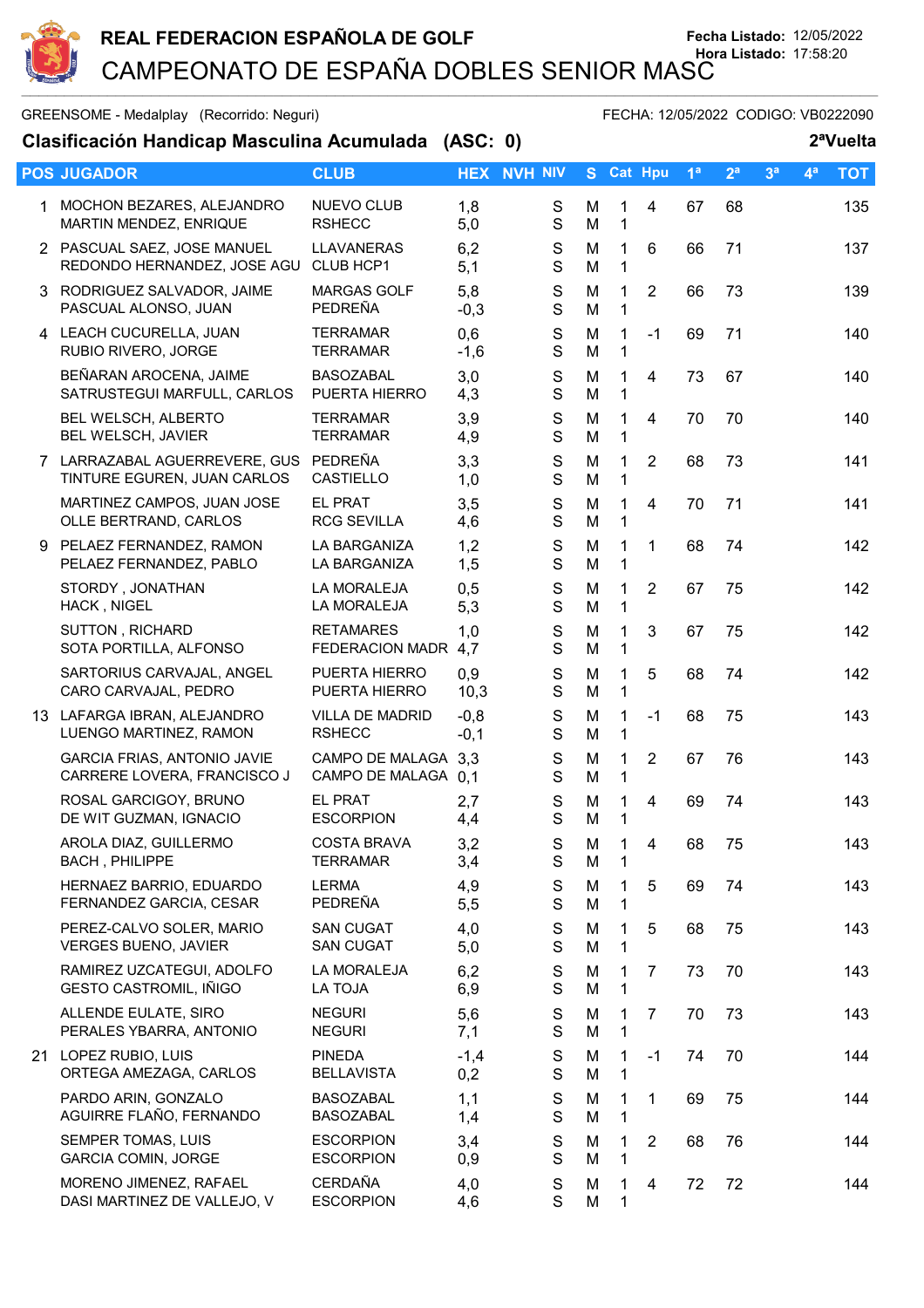

GREENSOME - Medalplay (Recorrido: Neguri) GREENSOME - FECHA: 12/05/2022 CODIGO: VB0222090

| Clasificación Handicap Masculina Acumulada (ASC: 0) |                                                                 |                                            |                  |                              |        |                             |                |                |                | 2 <sup>a</sup> Vuelta |       |            |  |
|-----------------------------------------------------|-----------------------------------------------------------------|--------------------------------------------|------------------|------------------------------|--------|-----------------------------|----------------|----------------|----------------|-----------------------|-------|------------|--|
|                                                     | <b>POS JUGADOR</b>                                              | <b>CLUB</b>                                |                  | <b>HEX NVH NIV</b>           |        |                             | S Cat Hpu      | 1 <sup>a</sup> | 2 <sup>a</sup> | 3 <sup>a</sup>        | $4^a$ | <b>TOT</b> |  |
|                                                     | OLASO ECHEVARRIA, GUILLERMO<br>GREGORIO ABELLO, GONZALO DE      | PUERTA HIERRO<br>PUERTA HIERRO             | 2,8<br>5,3       | S<br>$\mathbf S$             | M<br>M | 1<br>1                      | 4              | 70             | 74             |                       |       | 144        |  |
|                                                     | ALVAREZ LOZANO, JUAN<br>DE LA RICA GRUBER, EDUARDO              | <b>NEGURI</b><br><b>NEGURI</b>             | 5,5<br>3,5       | ${\mathsf S}$<br>S           | M<br>M | 1<br>$\mathbf{1}$           | 5              | 71             | 73             |                       |       | 144        |  |
|                                                     | GOIKOETXEA SANZ, RAMON<br>SANZ LABOA, JOSE                      | <b>BASOZABAL</b><br><b>BASOZABAL</b>       | 4,5<br>6,8       | S<br>S                       | M<br>M | 1<br>1                      | 6              | 68             | 76             |                       |       | 144        |  |
|                                                     | BENITEZ ORMAZABAL, JOSE ANT<br>GARCIA FAUGERAS, LUIS ALBER      | CAMPO LOGROÑO<br>CAMPO LOGROÑO             | 5,7<br>6,7       | S<br>$\mathbf S$             | M<br>M | 1<br>$\mathbf{1}$           | $\overline{7}$ | 70             | 74             |                       |       | 144        |  |
|                                                     | 29 PARADINAS GOMEZ, ALVARO<br>PARADINAS GOMEZ, GONZALO          | <b>LOMAS BOSQUE</b><br>PUERTA HIERRO       | $-0,8$<br>$-0,3$ | $\mathsf S$<br>S             | M<br>M | 1<br>1                      | $-1$           | 68             | 77             |                       |       | 145        |  |
|                                                     | ANDREU MULET, RICARDO<br>FLORIT VICENS, BARTOLOME               | <b>MALL PUNTIRO</b><br><b>MALL PUNTIRO</b> | 4,1<br>4,0       | $\mathsf S$<br>$\mathbf S$   | M<br>M | $\mathbf 1$<br>$\mathbf{1}$ | 4              | 69             | 76             |                       |       | 145        |  |
|                                                     | <b>GARCIA FRIAS, GONZALO</b><br>RUIZ BATANA, JUAN ANTONIO       | CAMPO DE MALAGA 3.1<br>TORREQUEBRADA G 4,4 |                  | ${\mathsf S}$<br>$\mathbf S$ | M<br>M | 1<br>$\mathbf 1$            | 4              | 68             | 77             |                       |       | 145        |  |
|                                                     | MARTINEZ DE LAFUENTE, FERNA<br>DIAZ FERNANDEZ, EDUARDO          | PEDREÑA<br><b>CAMPO ABRA PAS</b>           | 7,4<br>4,1       | $\mathbf S$<br>S             | M<br>M | 1<br>$\mathbf{1}$           | 6              | 72             | 73             |                       |       | 145        |  |
|                                                     | MONTERO MARTINEZ, MANUEL<br>MUELAS PEÑA, MANUEL                 | <b>VILLA DE MADRID</b><br>LOMAS BOSQUE     | 7,5<br>6,0       | $\mathsf S$<br>S             | M<br>M | 2<br>$\overline{2}$         | $\overline{7}$ | 72             | 73             |                       |       | 145        |  |
|                                                     | GARAY ANTUÑANO, JUAN<br>ECHEVERRIA ALCORTA, MIGUEL              | <b>BASOZABAL</b><br>SAN SEBASTIAN          | 5,8<br>6,0       | S<br>$\mathbf S$             | M<br>M | 1<br>1                      | $\overline{7}$ | 70             | 75             |                       |       | 145        |  |
| 35                                                  | <b>GONZALEZ MARTINEZ, IGNACIO</b><br>YBARRA COELLO DE PORTUGAL, | <b>VILLA DE MADRID</b><br>VILLA DE MADRID  | 0,2<br>2,4       | S<br>$\mathbf S$             | M<br>M | 1<br>$\mathbf{1}$           | $\mathbf{1}$   | 72             | 74             |                       |       | 146        |  |
|                                                     | CARNICERO ORTIZ DE SOLORZAN<br>ELOSEGUI DE LA PEÑA, JUAN C      | VILLA DE MADRID<br><b>SAN SEBASTIAN</b>    | 7,3<br>$-0,2$    | $\mathsf S$<br>S             | M<br>M | 1<br>$\mathbf 1$            | 3              | 73             | 73             |                       |       | 146        |  |
|                                                     | ROSE BELL, PAUL<br>ESCAURIAZA FERNANDEZ DE COR                  | <b>NEGURI</b><br><b>NEGURI</b>             | 3,1<br>5,4       | S<br>$\mathbf S$             | M<br>M | $\mathbf 1$<br>$\mathbf{1}$ | $\overline{4}$ | 74             | 72             |                       |       | 146        |  |
|                                                     | MILLET PI-FIGUERAS, JORDI<br>REYNE MARCH, JOSE MARIA            | <b>EL PRAT</b><br>PLAYA DE PALS            | 5,4<br>3,9       | $\mathsf S$<br>$\mathbf S$   | M<br>M | 1<br>$\mathbf 1$            | 5              | 75             | 71             |                       |       | 146        |  |
|                                                     | 39 SERRA BLANCH, JORDI<br>PEREZ SALDAÑA, ANDREU                 | <b>LLAVANERAS</b><br>LLAVANERAS            | 8,1<br>3,4       | $\mathbf S$<br>S             | M<br>M | 1<br>1                      | 6              | 74             | 73             |                       |       | 147        |  |
|                                                     | MURGA ZURIARRAIN, PEDRO<br>CASALS ROTLLANT, PEDRO               | AS CAT PERIOD<br><b>PALS</b>               | 4,9<br>6,2       | S<br>$\mathbf S$             | M<br>M | 1<br>$\mathbf 1$            | 6              | 71             | 76             |                       |       | 147        |  |
|                                                     | CLAVAGUERA GARCIA, JOSE MAN<br>PERTIERRA PASTOR, FERNANDO       | <b>NUEVO CLUB</b><br>LA HERRERIA           | 7,2<br>4,2       | S<br>S                       | M<br>M | 1<br>1                      | 6              | 68             | 79             |                       |       | 147        |  |
|                                                     | <b>IRUJO PETIT, MIGUEL</b><br>ANTUÑANO EGUILLOR, LUIS           | <b>SAN SEBASTIAN</b><br>SAN SEBASTIAN      | 7,6<br>4,2       | $\mathbf S$<br>S             | M<br>M | 1<br>$\mathbf 1$            | 7              | 73             | 74             |                       |       | 147        |  |
|                                                     | 43 PUIG ESTEBAN, WALDO<br>ESQUERRA GIMENO, FERNANDO R           | <b>BARCELONA</b><br><b>EMPORDA</b>         | 5,3<br>4,6       | S<br>S                       | M<br>M | 1<br>1                      | 5              | 73             | 75             |                       |       | 148        |  |
|                                                     | URRUTIA LOPEZ, ROBERTO<br>HERRERO RUBIO, FRANCISCO MO           | <b>FEDERACION RIOJ</b><br>CAMPO LOGROÑO    | 6,0<br>6,4       | $\mathbf S$<br>$\mathbf S$   | M<br>M | 1<br>$\mathbf 1$            | 7              | 73             | 75             |                       |       | 148        |  |
|                                                     | 45 AZPILICUETA RODRIGUEZ-VALDE<br>ALLENDE DYER, PATRICK         | <b>ALCANADA</b><br>SOTOGRANDE              | 4,3<br>2,5       | $\mathsf S$<br>$\mathbf S$   | M<br>M | 1<br>1                      | 4              | 69             | 80             |                       |       | 149        |  |
|                                                     | ROMERO SAEZ, FRANCISCO JAVI<br>MANSO RAMOS, VICTOR FRANCIS      | CAMPO LOGROÑO<br>CAMPO LOGROÑO             | 5,5<br>7,4       | S<br>$\mathbf S$             | M<br>M | 1<br>1                      | 7              | 76             | 73             |                       |       | 149        |  |
|                                                     | ROLLAN ARIAS, JOSE MANUEL<br>CHILLIDA BELZUNCE, PEDRO           | <b>SAN SEBASTIAN</b><br>SAN SEBASTIAN      | 3,9<br>9,3       | ${\mathsf S}$<br>$\mathbf S$ | M<br>M | 1<br>$\mathbf{1}$           | 7              | 72             | 77             |                       |       | 149        |  |
|                                                     | BERGE AMPUERO, JAIME<br>BARRENECHEA ELORRIETA, RAMO             | <b>NEGURI</b><br><b>NEGURI</b>             | 6,0<br>7,0       | $\mathbf S$<br>S             | M<br>M | 1<br>1                      | 7              | 70             | 79             |                       |       | 149        |  |